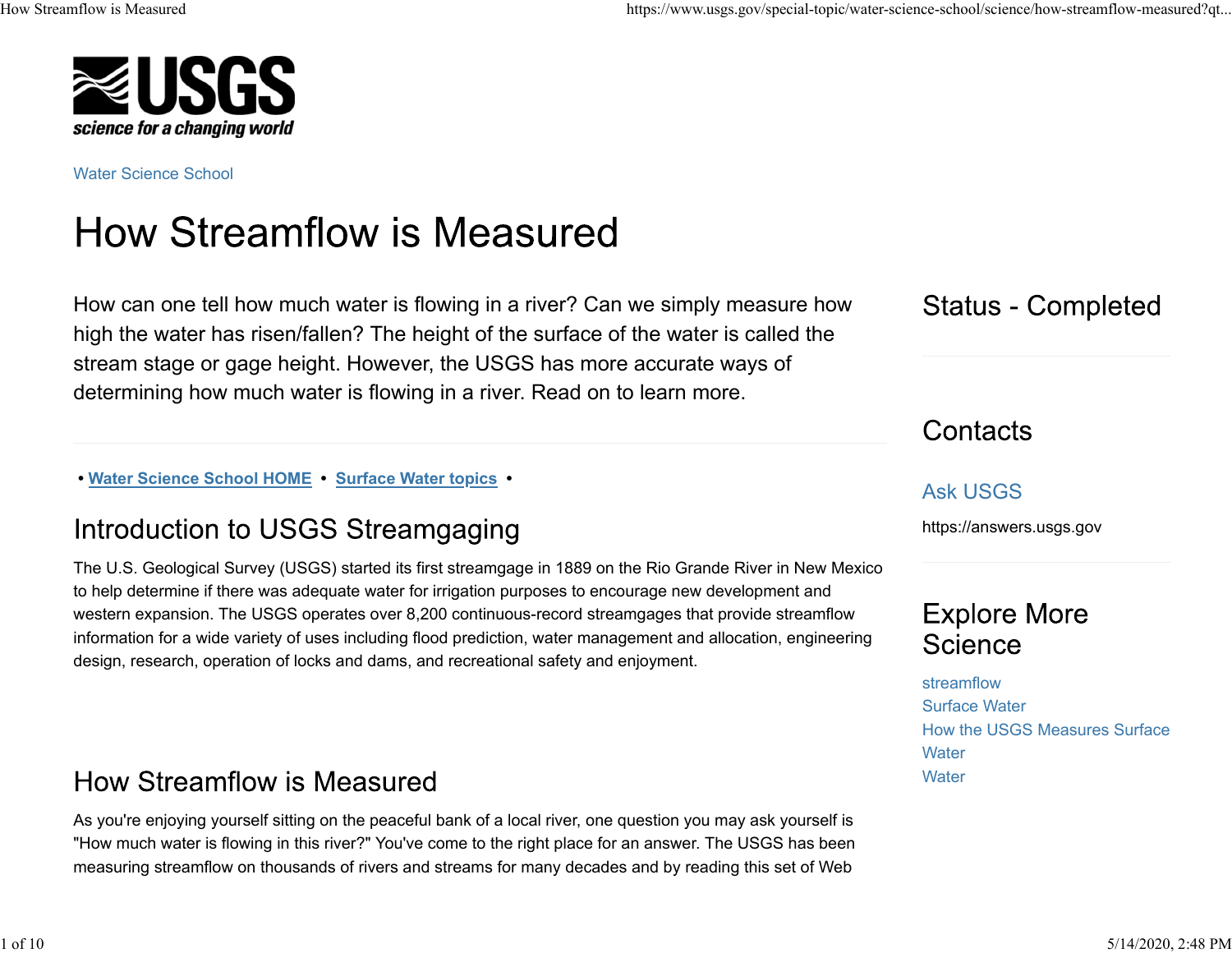pages you can find out how the whole streamflow-measurement process works.

Often during a large rainstorm you can hear an announcement on the radio like "Peachtree Creek is expected to crest later today at 14.5 feet." The 14.5 feet the announcer is referring to is the stream stage. Stream stage is important in that it can be used (after a complex process described below) to compute streamflow, or how much water is flowing in the stream at any instant.

Stream stage (also called stage or gage height) is the height of the water surface, in feet, above an established altitude where the stage is zero. The zero level is arbitrary, but is often close to the streambed. You can get an idea of what stream stage is by looking at a **picture of a common staff gage**, which is used to make a visual reading of stream stage. The gage is marked in 1/100th and 1/10th foot intervals.

#### **Streamgaging generally involves 3 steps:**

**1. Measuring stream stage**—obtaining a continuous record of stage—the height of the water surface at a location along a stream or river

**2. The discharge measurement**—obtaining periodic measurements of discharge (the quantity of water passing a location along a stream)

**3. The stage-discharge relation**—defining the natural but often changing relation between the stage and discharge; using the stage-discharge relation to convert the continuously measured stage into estimates of streamflow or discharge

### **Measuring stream stage**

Most U.S. Geological Survey (USGS) streamgages measure stage and consist of a structure in which instruments used to measure, store, and transmit the stream-stage information are housed. Stage, sometimes called gage height, can be measured using a variety of methods. One common approach is with a stilling well in the river bank or attached to a bridge pier. Water from the river enters and leaves the stilling well through underwater pipes allowing the water surface in the stilling well to be at the same elevation as the water surface in the river. The stage is then measured inside the stilling well using a float or a pressure, optic, or acoustic sensor. The measured stage value is stored in an electronic data recorder on a regular interval, usually every 15 minutes.

At some streamgage sites, a stilling well is not feasible or is not cost effective to install. As an alternative, stage can be determined by measuring the pressure required to maintain a small flow of gas through a tube and bubbled out at a fixed location under water in the stream. The measured pressure is directly related to the height of water over the tube outlet in the stream. As the depth of water above the tube outlet increases, more pressure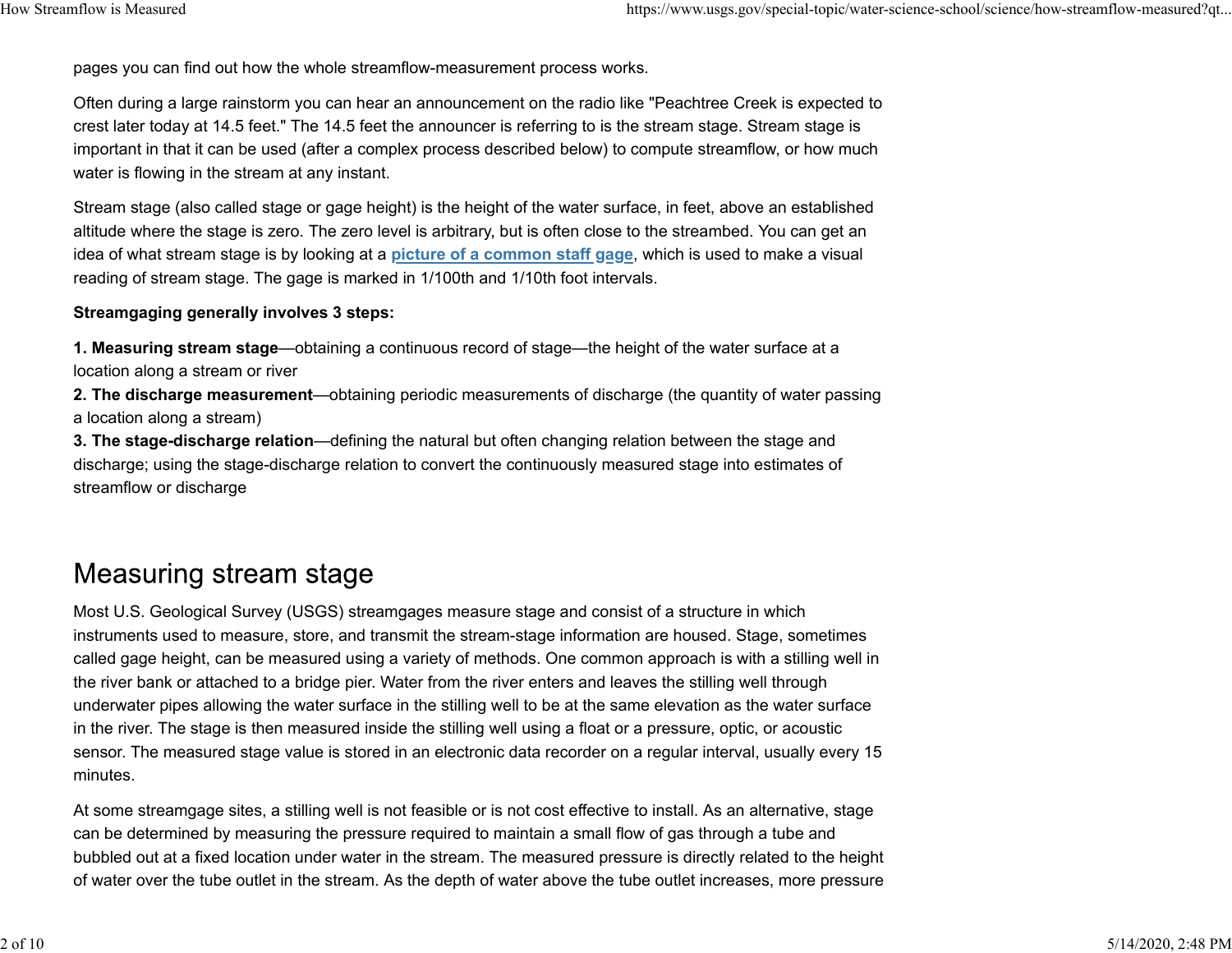is required to push the gas bubbles through the tube.

Streamgages operated by the USGS provide stage measurements that are accurate to the nearest 0.01 foot or 0.2 percent of stage, whichever is greater. Stage at a streamgage must be measured with respect to a constant reference elevation, known as a datum. Sometimes streamgage structures are damaged by floods or can settle over time. To maintain accuracy, and to ensure that stage is being measured above a constant reference elevation, the elevations of streamgage structures, and the associated stage measurement, are routinely surveyed relative to permanent elevation benchmarks near the streamgage.

Although stage is valuable information for some purposes, most users of streamgage data are interested in streamflow or discharge—the amount of water flowing in the stream or river, commonly expressed in cubic feet per second or gallons per day. However, it is not practical for a streamgage to continuously measure discharge. Fortunately, there is a strong relation between river stage and discharge and, as a result, a continuous record of river discharge can be determined from the continuous record of stage. Determining discharge from stage requires defining the stage-discharge relationship by measuring discharge at a wide range of river stages.

### The discharge measurement

Discharge is the volume of water moving down a stream or river per unit of time, commonly expressed in cubic feet per second or gallons per day. In general, river discharge is computed by multiplying the area of water in a channel cross section by the average velocity of the water in that cross section:

#### *discharge = area x velocity*

The USGS uses numerous methods and types of equipment to measure velocity and cross-sectional area, including the following current meter and Acoustic Doppler Current Profiler.

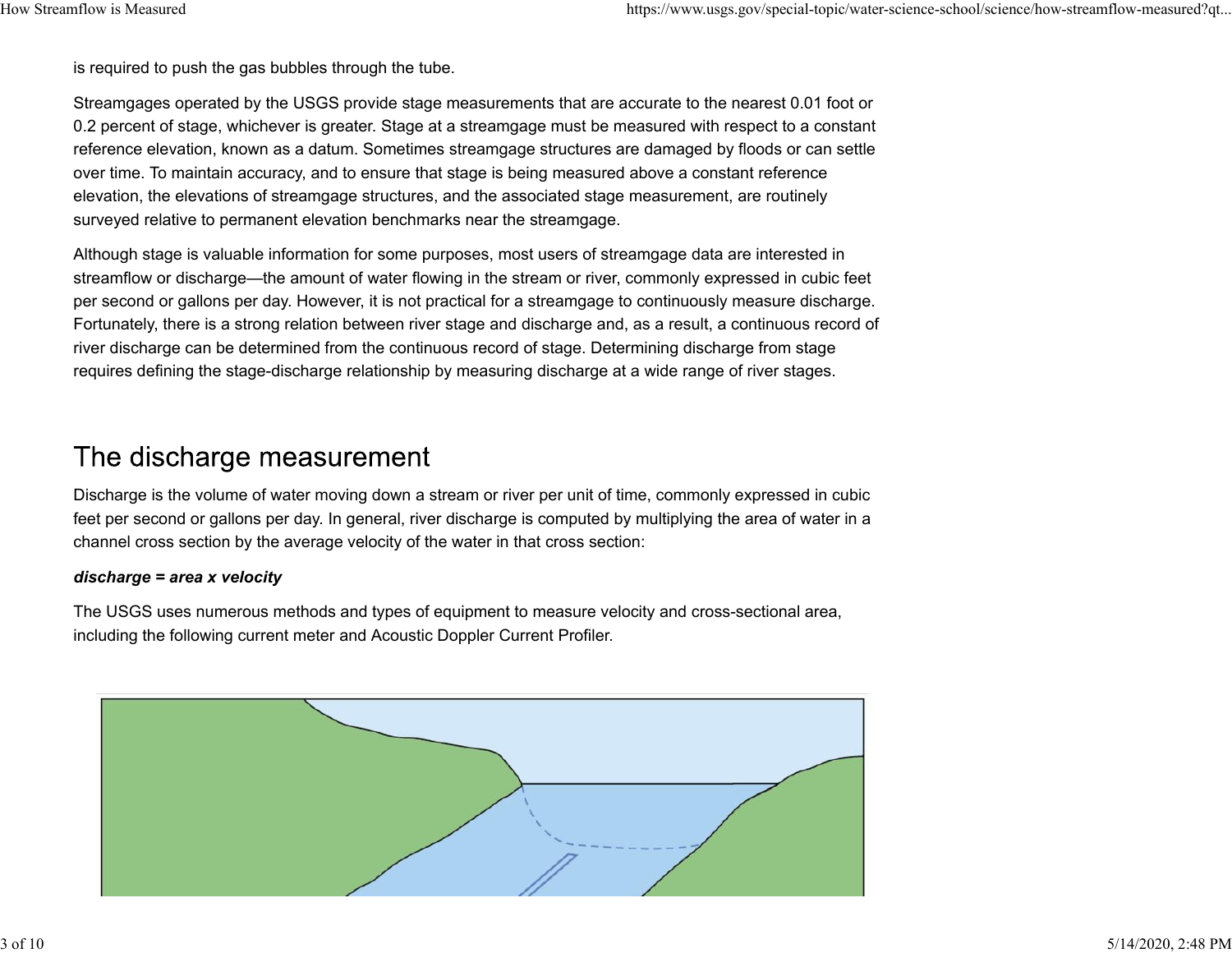

#### *Diagram of Channel Cross Section With Subsections.*

*The most common method used by the USGS for measuring velocity is with a current meter. However, a variety of advanced equipment can also be used to sense stage and measure streamflow. In the simplest method, a current meter turns with the flow of the river or stream. The current meter is used to measure water velocity at predetermined points (subsections) along a marked line, suspended cableway, or bridge across a river or stream. The depth of the water is also measured at each point. These velocity and depth measurements are used to compute the total volume of water flowing past the line during a specific interval of time. Usually a river or stream will be measured at 25 to 30 regularly spaced locations across the river or stream.*

*Public domain*

#### **Current Meter**

One method that has been used for decades by the USGS for measuring discharge is the mechanical currentmeter method. In this method, the stream channel cross section is divided into numerous vertical subsections. In each subsection, the area is obtained by measuring the width and depth of the subsection, and the water velocity is determined using a current meter. The discharge in each subsection is computed by multiplying the subsection area by the measured velocity. The total discharge is then computed by summing the discharge of each subsection.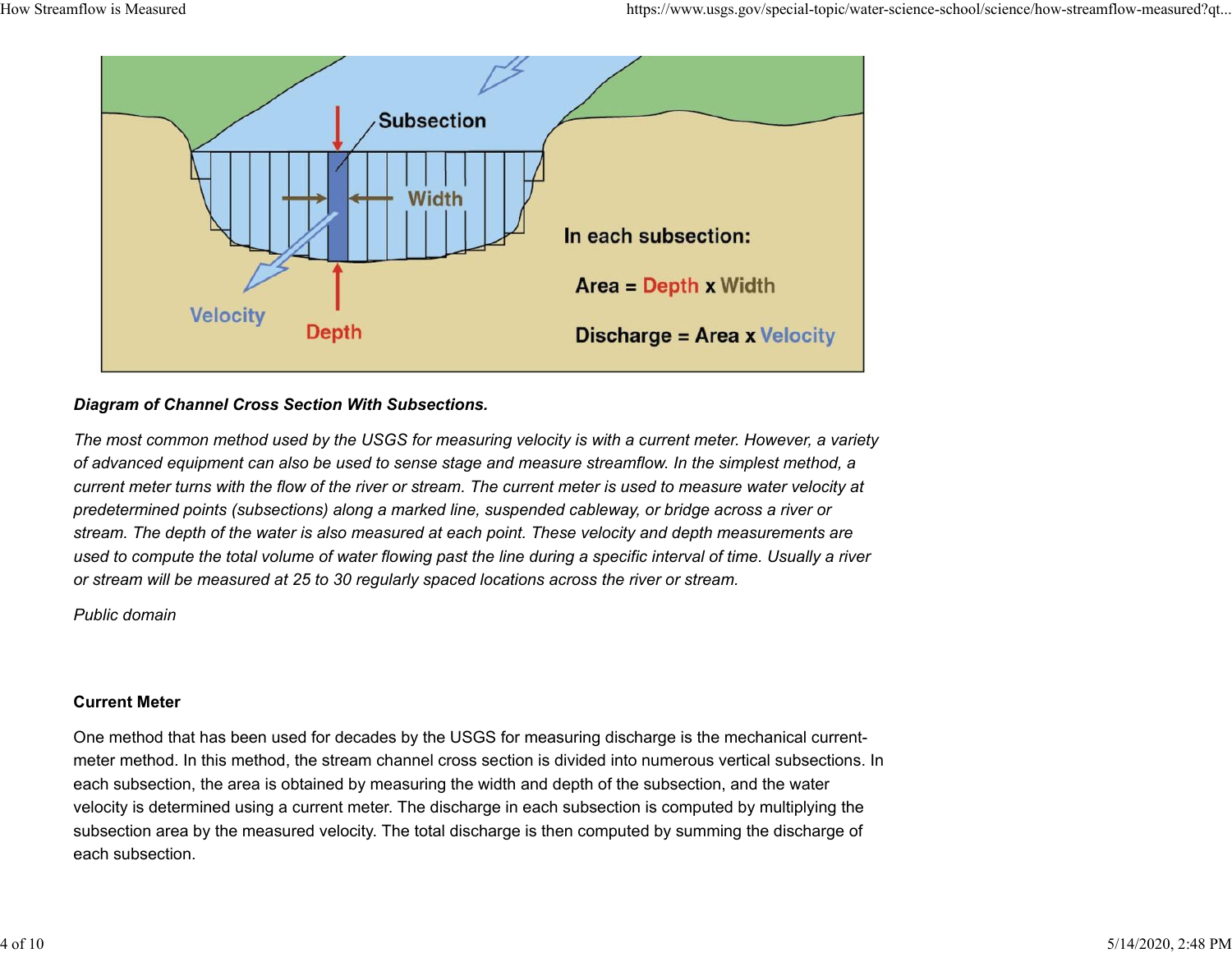Numerous types of equipment and methods are used by USGS personnel to make current-meter measurements because of the wide range of stream conditions throughout the United States. Subsection width is generally measured using a cable, steel tape, or similar piece of equipment. Subsection depth is measured using a wading rod, if conditions permit, or by suspending a sounding weight from a calibrated cable and reel system off a bridge, cableway, or boat or through a hole drilled in ice.

The velocity of the streamflow can be measured using a current meter. The most common current meter used by the USGS is the Price AA current meter. The Price AA current meter has a wheel of six metal cups that revolve around a vertical axis. An electronic signal is transmitted by the meter on each revolution allowing the revolutions to be counted and timed. Because the rate at which the cups revolve is directly related to the velocity of the water, the timed revolutions are used to determine the water velocity. The Price AA meter is designed to be attached to a wading rod for measuring in shallow waters or to be mounted just above a weight suspended from a cable and reel system for measuring in fast or deep water. In shallow water, the Pygmy Price current meter can be used. It is a two-fifths scale version of the Price AA meter and is designed to be attached to a wading rod. A third mechanical current meter, also a variation of the Price AA current meter, is used for measuring



*Developed in the early 1900s and modified many times prior to 1930. Purchased from the W. & L. E. Gurley Company, Troy, New York. Object ID: USGS-000458*

*Credit: Justin Bongard, U.S. Geological Survey. Public domain.*

water velocity beneath ice. Its dimensions allow it to fit easily through a small hole in the ice, and it has a polymer rotor wheel that hinders the adherence of ice and slush.

#### **Acoustic Doppler Current Profiler**

In recent years, advances in technology have allowed the USGS to make discharge measurements by use of an Acoustic Doppler Current Profiler (ADCP). An ADCP uses the principles of the Doppler Effect to measure the velocity of water. The Doppler Effect is the phenomenon we experience when passed by a car or train that is sounding its horn. As the car or

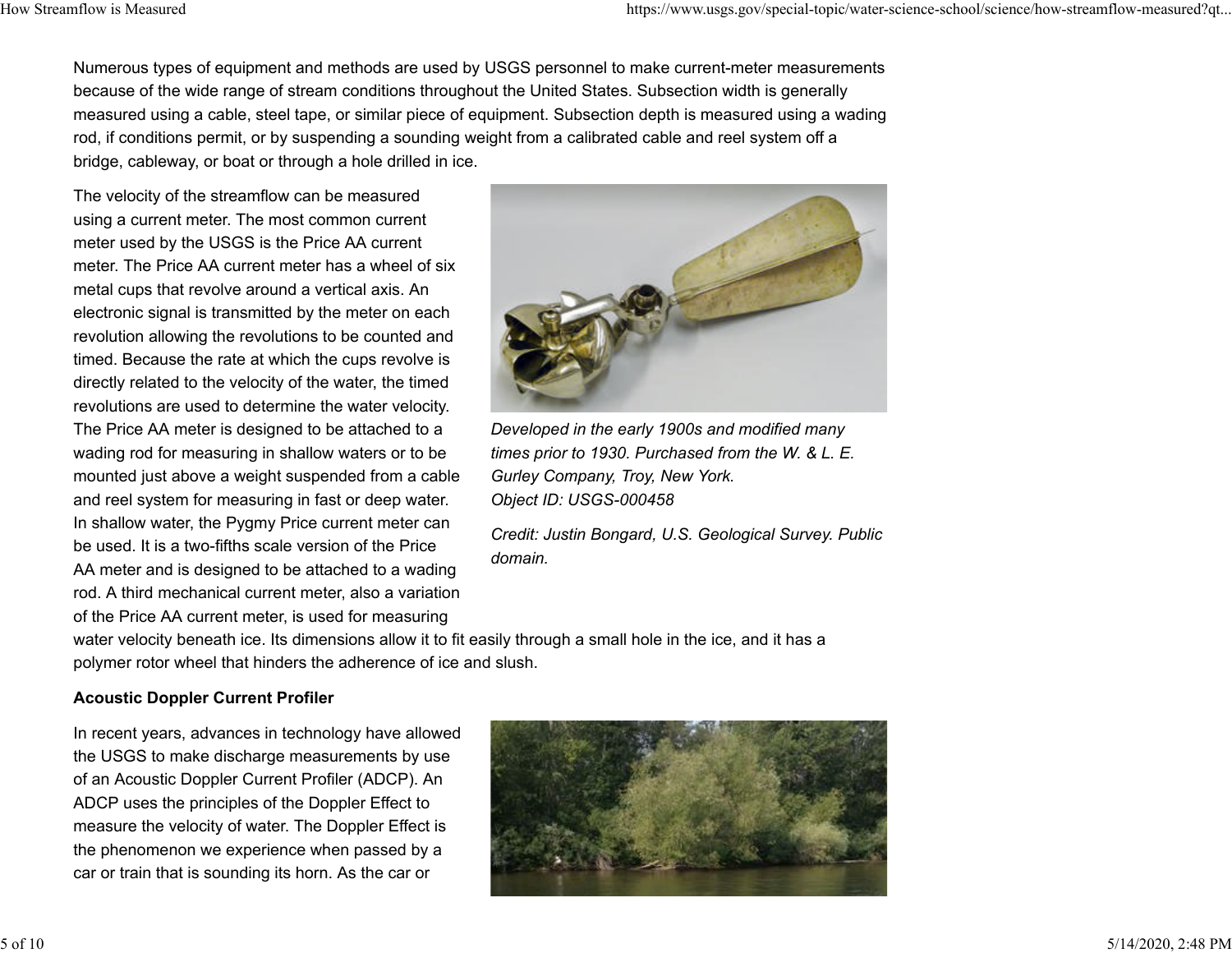train passes, the sound of the horn seems to drop in frequency.

The ADCP uses the Doppler Effect to determine water velocity by sending a sound pulse into the water and measuring the change in frequency of that sound pulse reflected back to the ADCP by sediment or other particulates being transported in the water. The change in frequency, or Doppler Shift, that is measured by the ADCP is translated into water velocity. The sound is transmitted into the water from a transducer to the bottom of the river and receivesreturn signals throughout the entire depth. The ADCP also uses acoustics to measure water depth by measuring the travel time of a pulse of sound to reach the river bottom at back to the ADCP.

To make a discharge measurement, the ADCP is mounted onto a boat or into a small watercraft(diagram above) with its acoustic beams directed into the water from the water surface. The ADCP is then guided across the surface of the river to obtain measurements of velocity and depth across the channel. The river-bottom tracking capability of the ADCP acoustic beams or a Global Positioning



*U.S. Geological Survey hydrologic technicians use an acoustic Doppler current profiler to measure streamflow on the Boise River in Boise's Veterans Memorial Park as part of a study of phosphorus mass balance.*

*Credit: Tim Merrick, USGS. Public domain*

System (GPS) is used to track the progress of the ADCP across the channel and provide channel-width measurements. Using the depth and width measurements for calculating the area and the velocity measurements, the discharge is computed by the ADCP using discharge = area x velocity, similar to the conventional current-meter method. Acoustic velocity meters have also been developed for making wading measurements (picture to the left).

The ADCP has proven to be beneficial to streamgaging in several ways. The use of ADCPs has reduced the time it takes to make a discharge measurement. The ADCP allows discharge measurements to be made in some flooding conditions that were not previously possible. Lastly, the ADCP provides a detailed profile of water velocity and direction for the majority of a cross section instead of just at point locations with a mechanical current meter; this improves the discharge measurement accuracy.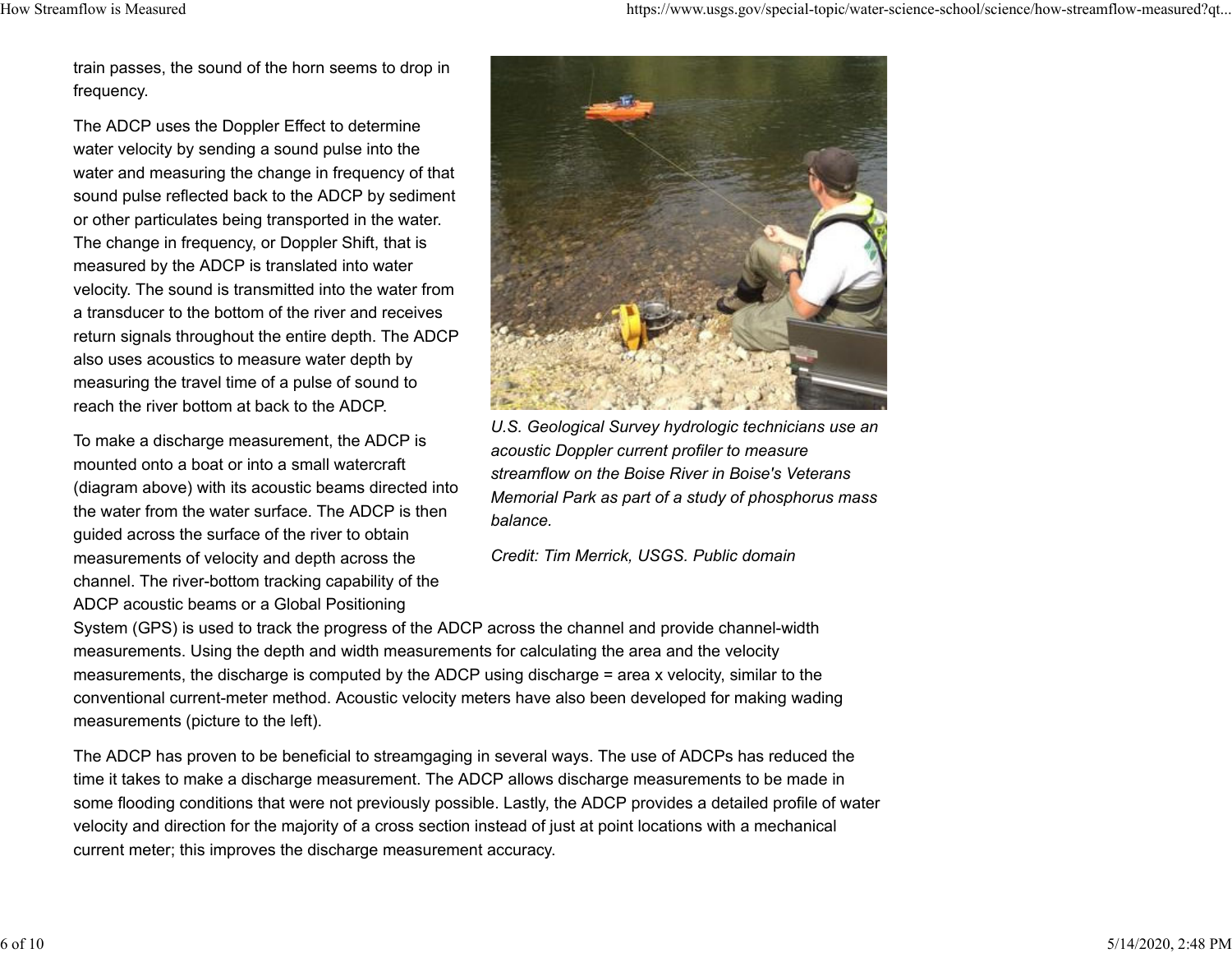# The stage-discharge relation

Streamgages continuously measure stage, as stated in the "Measuring Stage"" section. This continuous record of stage is translated to river discharge by applying the stage-discharge relation (also called rating). Stagedischarge relations are developed for streamgages by physically measuring the flow of the river with a mechanical current meter or ADCP at a wide range of stages; for each measurement of discharge there is a corresponding measurement of stage. The USGS makes discharge measurements at most streamgages every 6 to 8 weeks, ensuring that the range of stage and flows at the streamgage are measured regularly. Special effort is made to measure extremely high and low stages and flows because these measurements occur less frequently. The stage-discharge relation depends upon the shape, size, slope, and roughness of the channel at the streamgage and is different for every streamgage.



#### *USGS Stage-Discharge Relation Example.*

*The continuous record of stage is converted to streamflow by applying a mathematical rating curve. A rating curve (fig. 3) is a graphic representation of the relation between stage and streamflow for a given river or stream.*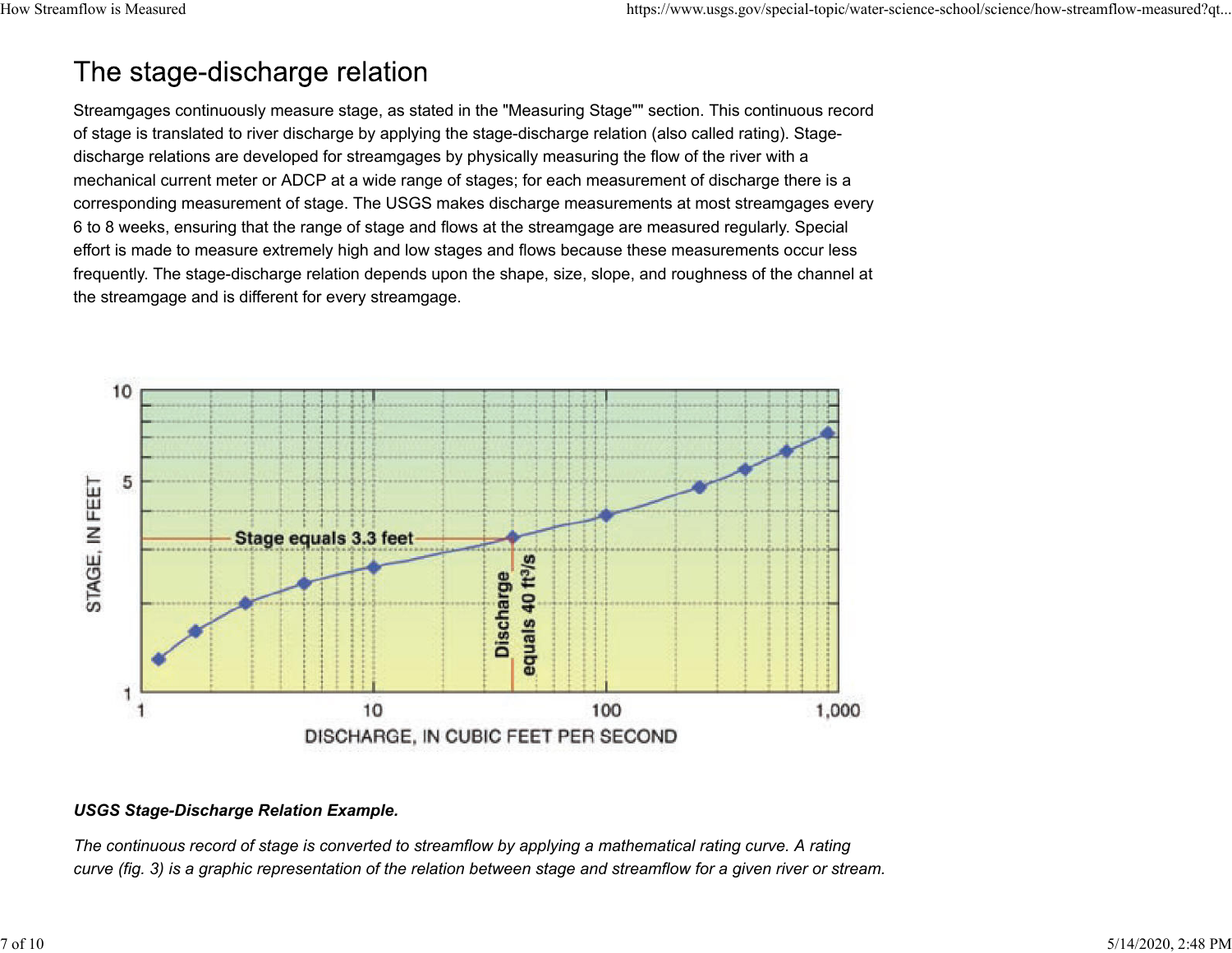*USGS computers use these site-specific rating curves to convert the water-level data into information about the flow of the river.*

The development of an accurate stage-discharge relation requires numerous discharge measurements at all ranges of stage and streamflow. In addition, these relations must be continually checked against on-going discharge measurements because stream channels are constantly changing. Changes in stream channels are often caused by erosion or deposition of streambed materials, seasonal vegetation growth, debris, or ice. New discharge measurements plotted on an existing stage-discharge relation graph would show this, and the rating could be adjusted to allow the correct discharge to be estimated for the measured stage.

#### **Converting stage information to streamflow information**

Most USGS streamgages transmit stage data by satellite to USGS computers where the stage data are used to estimate streamflow using the developed stage-discharge relation (rating). The stage information is routinely reviewed and checked to ensure that the calculated discharge is accurate. In addition, the USGS has qualitycontrol processes in place to ensure the streamflow information being reported across the country has comparable quality and is obtained and analyzed using consistent methods.

Most of the stage and streamflow information produced by the USGS is available online in near real time through the **National Water Information System (NWIS) Web**. In addition to real-time streamgage data, the NWIS Web site also provides access to daily discharges and annual maximum discharges for the period of record for all active and discontinued streamgages operated by the USGS.

## **Streamflow summary**

Streamgaging involves obtaining a continuous record of stage, making periodic discharge measurements, establishing and maintaining a relation between the stage and discharge, and applying the stage-discharge relation to the stage record to obtain a continuous record of discharge. The USGS has provided the Nation with consistent, reliable streamflow information for over 115 years. USGS streamflow information is critical for supporting water management, hazard management, environmental research, and infrastructure design.

#### **Sources and more information***:*

Discharge Measurements at Gaging Stations, USGS Techniques and Methods 3-A8 (PDF)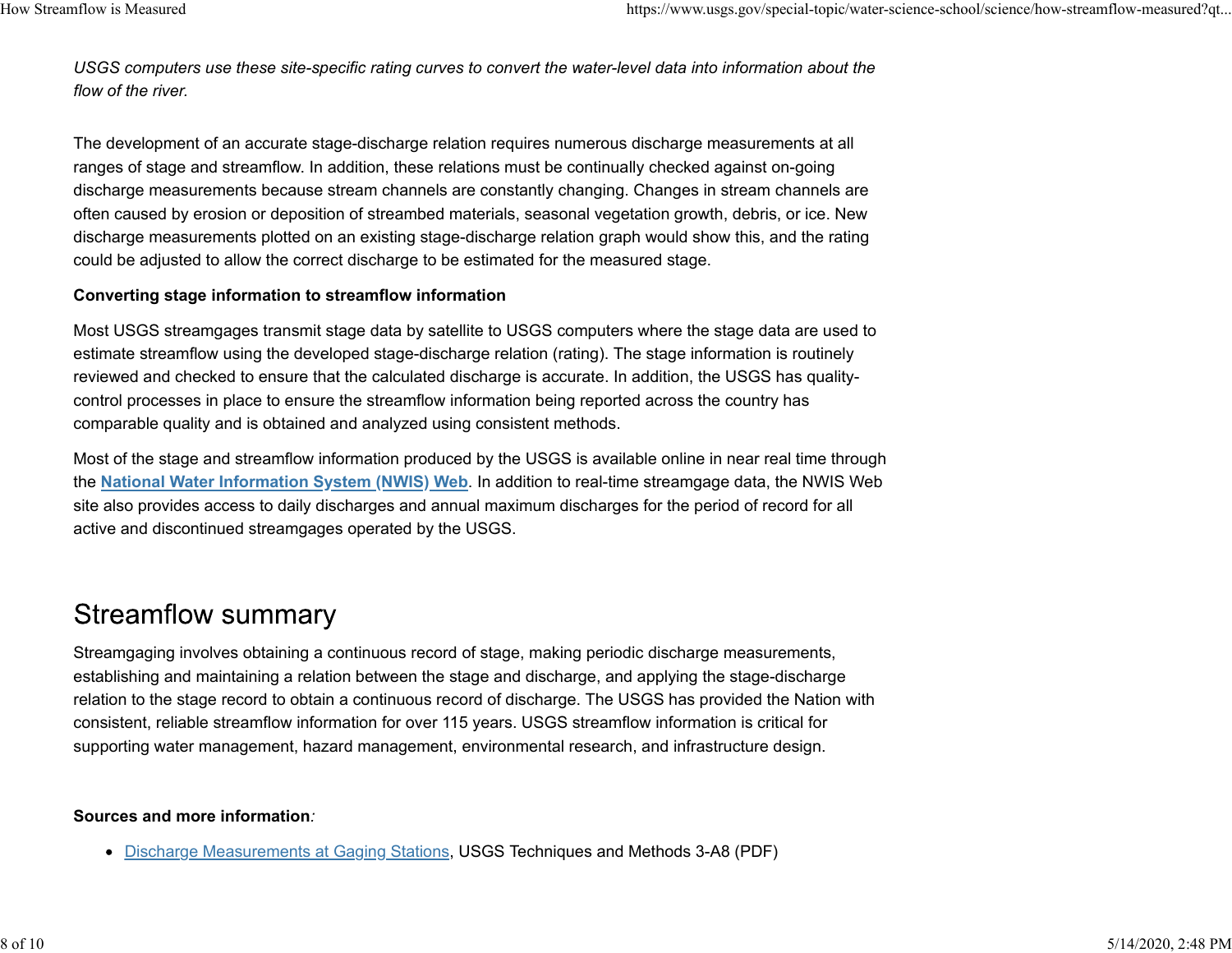Below are other science topics associated with measuring streamflow.



Date published: MARCH 3, 2019 Status: Active

#### Streamgaging Basics

A streamgage is a structure installed beside a stream or river that contains equipment that measures and records the water level (called gage height or stage) of the stream. Streamflow (also called discharge) is computed from measured water levels using a site-specific relation (called a stage-discharge rating curve) developed from onsite water level and streamflow measurements made by USGS...

*Attribution: Water Resources*



Date published: NOVEMBER 1, 2018 Status: Completed

### A Day in the Life of a USGS Water Scientist

If you have to spend time in other people's shoes before judging them, you'd have to do a lot more than walk a mile to understand a USGS water scientist. For example, if you were Hydrologic Technician, or "Hydrotech," John Jastram, you would be perched 40 feet above a river as you made water-quality measurements from a swaying cable car. And if you were Hydrotech Karl Dydak, you would actually...